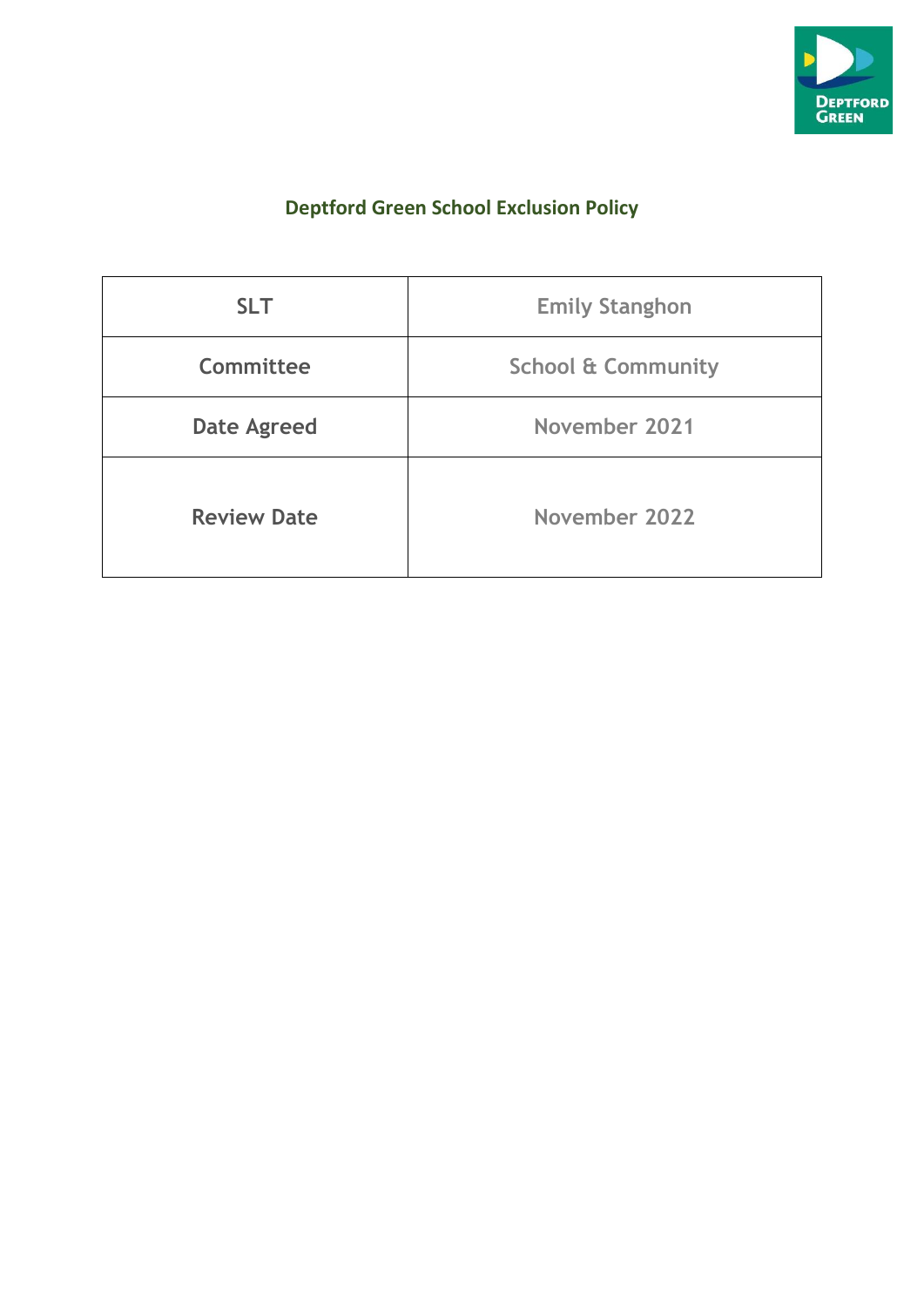

# **Contents**

| 5. Alternatives to exclusions                 |  |
|-----------------------------------------------|--|
|                                               |  |
|                                               |  |
|                                               |  |
|                                               |  |
|                                               |  |
|                                               |  |
|                                               |  |
| 13. Appendix 1- Coronavirus temporary changes |  |

## **Deptford Green School Exclusion Policy**

## **1. Aims**

Our school aims to ensure that:

- The exclusions process is applied fairly and consistently
- The exclusions process is understood by governors, staff, parents and pupils
- $\triangleright$  Pupils in school are safe and happy
- Pupils do not become NEET (not in education, employment or training)

## **2. Legislation and statutory guidance**

This policy is based on statutory guidance from the Department for Education: [Exclusion from](https://www.gov.uk/government/publications/school-exclusion)  [maintained schools, academies and pupil referral units \(PRUs\) in England.](https://www.gov.uk/government/publications/school-exclusion)

It is based on the following legislation, which outline schools' powers to exclude pupils:

- Section 52 of the [Education Act 2002,](http://www.legislation.gov.uk/ukpga/2002/32/section/52) as amended by th[e Education Act 2011](http://www.legislation.gov.uk/ukpga/2011/21/contents/enacted)
- [The School Discipline \(Pupil Exclusions and Reviews\) \(England\) Regulations 2012](http://www.legislation.gov.uk/uksi/2012/1033/made)

In addition, the policy is based on:

- Part 7, chapter 2 of the [Education and Inspections Act 2006,](http://www.legislation.gov.uk/ukpga/2006/40/part/7/chapter/2) which looks at parental responsibility for excluded pupils
- Section 579 of th[e Education Act 1996](http://www.legislation.gov.uk/ukpga/1996/56/section/579), which defines 'school day'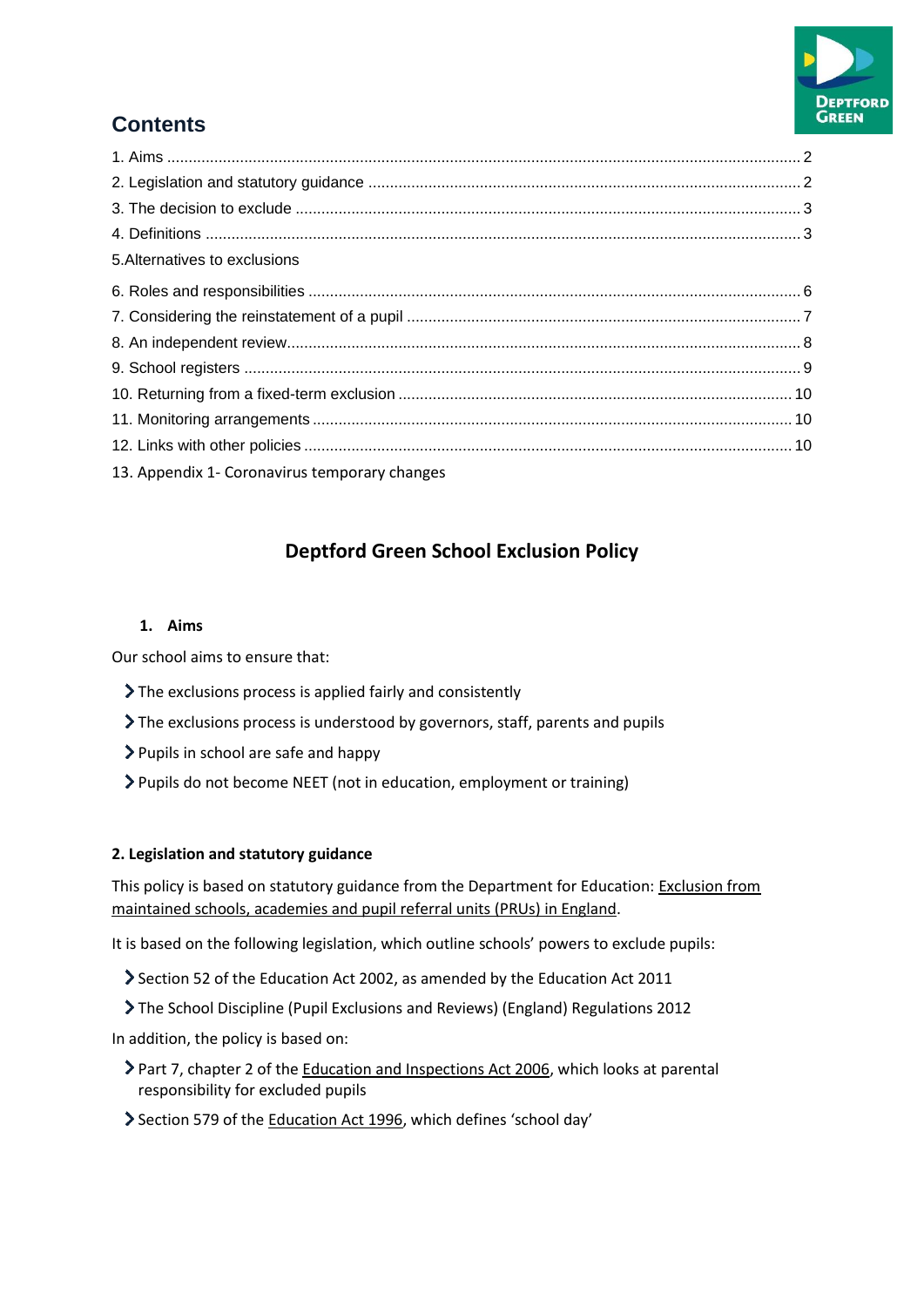

The [Education \(Provision of Full-Time Education for Excluded Pupils\) \(England\) Regulations](http://www.legislation.gov.uk/uksi/2007/1870/contents/made)  [2007,](http://www.legislation.gov.uk/uksi/2007/1870/contents/made) as amended b[y The Education \(Provision of Full-Time Education for Excluded Pupils\)](http://www.legislation.gov.uk/uksi/2014/3216/contents/made)  [\(England\) \(Amendment\) Regulations 2014](http://www.legislation.gov.uk/uksi/2014/3216/contents/made)

## **3. The decision to exclude**

Only the headteacher, or acting headteacher, can exclude a pupil from school. A permanent exclusion will be taken as a last resort.

Our school is aware that off-rolling is unlawful. Ofsted defines off-rolling as:

"…the practice of removing a pupil from the school roll without a formal, permanent exclusion or by encouraging a parent to remove their child from the school roll, when the removal is primarily in the interests of the school rather than in the best interests of the pupil."

We are committed to following all statutory exclusions procedures to ensure that every child receives an education in a safe and caring environment.

A decision to exclude a pupil will be taken only:

In response to serious or persistent breaches of the school's behaviour policy, **and**

 $\triangleright$  If allowing the pupil to remain in school would seriously harm the education or welfare of others

Before deciding whether to exclude a pupil, either permanently or for a fixed period, the headteacher will:

- $\geq$  Consider all the relevant facts and evidence, including whether the incident(s) leading to the exclusion were provoked
- Allow the pupil to give their version of events
- Consider if the pupil has special educational needs (SEN)

#### **4. Definition**

For the purposes of exclusions, school day is defined as any day on which there is a school session. Therefore, INSET or staff training days do not count as a school day.

#### **What is Exclusion?**

Exclusion from school operates within a framework set down in law and in accordance with guidance from the DfE. Exclusion is the formal withdrawal of a student from normal school activities.

There are two types of exclusion:

- 1. **Fixed Term** up to a maximum of 45 days in one school year
- 2. **Permanent** where a student is expelled from the school

#### **When is Exclusion Used?**

Exclusion is used for serious and/or persistent breaches of the School BFL policy and other policies such as Equal Opportunities that interfere with, or pose a threat to the learning environment of the school community or which endanger the well-being of its members.

These may include: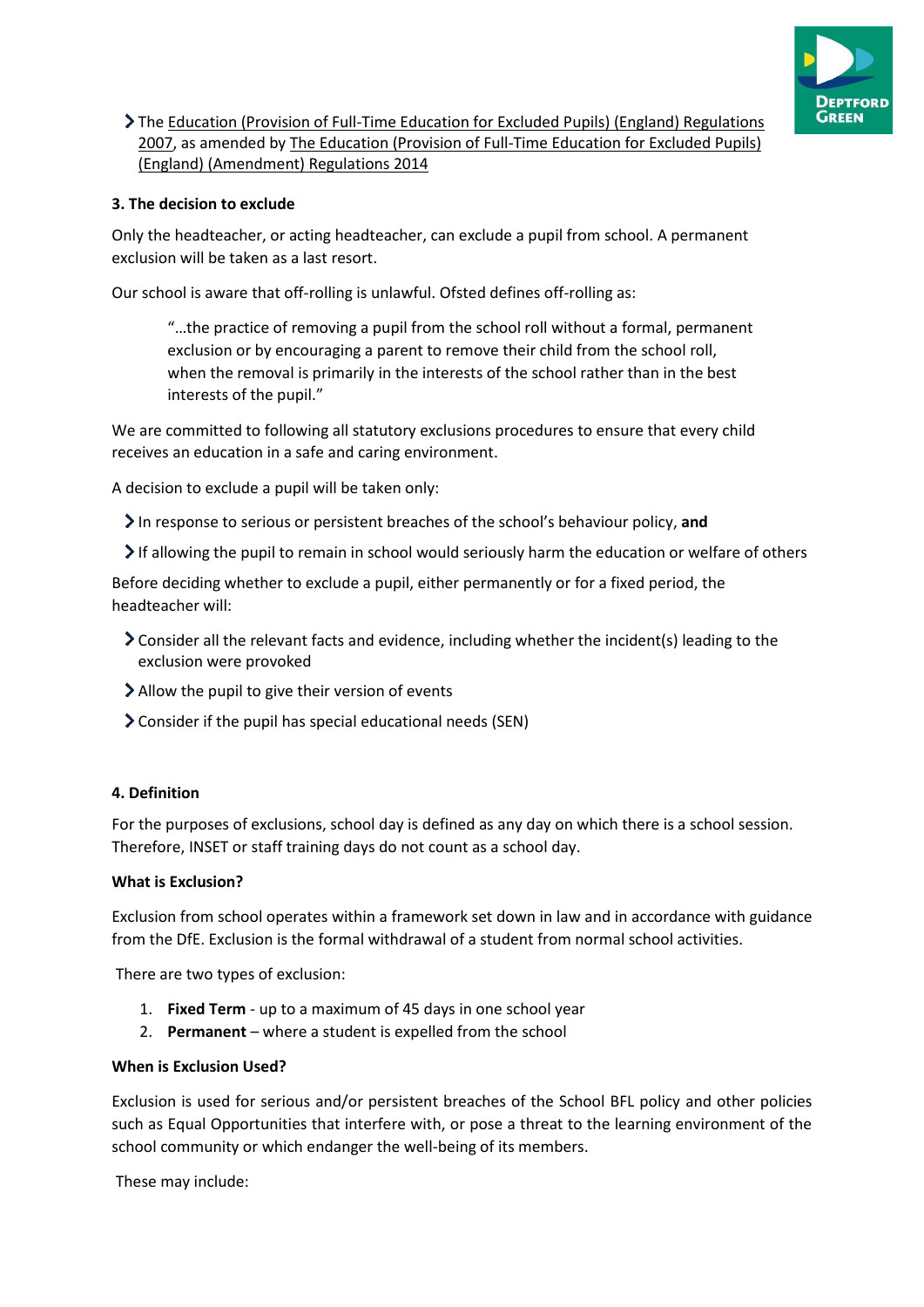

- serious/persistent disruption
- inappropriate use of social media and/or the internet
- use of rude/abusive language
- failure to follow staff instructions/defiance
- violent actions (e.g. hitting)
- bullying
- inappropriate sexualised behaviour
- serious anti-social behaviour
- illegal activities
- persistent disruption

(This list is indicative only and not exhaustive of behaviours that could lead to exclusion.)

#### **Permanent exclusion can be used for very serious "one off" behaviour incidents such as:**

- violence or threat of violence
- activities involving drugs or substance abuse
- criminal offences
- carrying an offensive weapon

It can also be used for repeated breaches of the School BFL policy, often following a number of previous fixed term exclusions. This includes persistent disruption of the learning of others or persistently compromising the safety and/or wellbeing of others.

#### **What Happens When a Student is Excluded?**

Parents/carers will be contacted initially by telephone, followed by a formal letter of exclusion. It is the parents'/carers' responsibility to supervise the child during the first 5 days of exclusion although work will be sent home; the child must not be in a public place or in the proximity of the school before or after school hours or during school hours in this time and, should this occur, unless there is reasonable justification, they could receive a fixed penalty notice from the Local Authority.

From the sixth day of a fixed term exclusion, the school will make provision for the child's full time education usually at another local school; in the case of permanent exclusion arrangements are the responsibility of the Local Authority.

A meeting of the Governors' Disciplinary Panel will be held to consider the case for all permanent exclusions within 15 school days of the decision being taken by the Headteacher; the panel may also meet in the case of fixed term exclusions at the request of parents/carers (details available on request).

#### **What Happens After Permanent Exclusion?**

Arrangements for the education of a permanently excluded child are the responsibility of the home Local Authority.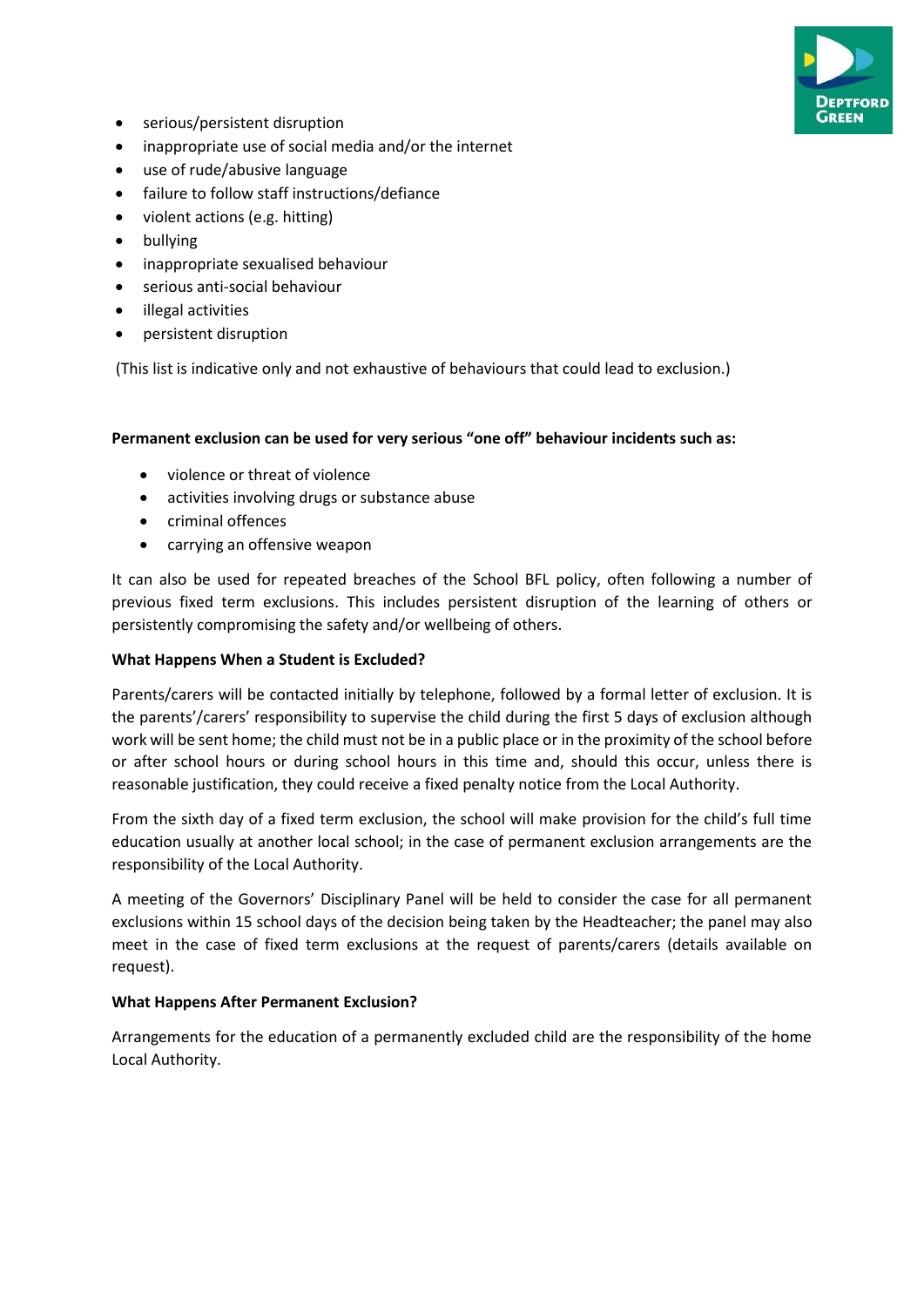

## **5. What are the Alternatives to Formal Exclusion?**

Exclusion is a serious step for the school to take. Other strategies are used in conjunction with, or as an alternative to, formal exclusion in order to support a positive ethos in the school. These are briefly outlined below.

#### **Reflection Room**

This serves as a base where students whose behaviour does not meet the expectations of our BfL Policy may spend time as an alternative to formal exclusion and where strategies for good behaviour can be learned/reinforced.

Students who have been excluded from school may spend some time in the Reflection Room as part of their reintegration into school life and to have time for any restorative work to be completed. The room may also be used for other inclusion purposes e.g. reintegration, managed move support or coursework catch up.

If a student has had more than one fixed term exclusion, or a number of separate periods in the Reflection Room then the student may be placed at a local school to complete their studies and reintegrate back into the school community over time.

### **Withdrawal from Lessons/Activities or loss of privileges**

In cases where it is deemed that to have a student in a particular lesson or activity would be detrimental to the learning or well-being of others, that student may be required to work separately under the supervision of another member of staff for a period of time.

The senior managers at the school have the right to request that a student works away from their normal classroom when there has been a disciplinary matter. This may be in another classroom, in the Students' Services corridor, in the Reflection room, or being supervised by a senior member of staff.

Students may have the right to participate in activities open to other students in their year group withdrawn for a period of time. This may mean not playing for a team, taking part in a club or event or being stopped from joining a school trip or visit.

## **What Support is Available to Students at Risk of Exclusion?**

The school employs a range of strategies to support students whose behaviour over a period of time presents a high risk of exclusion. (i.e. not "one-off" incidents). This includes:

- regular monitoring by and contact with key staff
- placement on SEND register with associated support if appropriate
- regular meetings with student and parents/carers
- access to external agency support including behaviour management
- review of curriculum provision
- managed move (short or long term) to another school
- Mentoring or referral to counselling services
- Community Service
- Pastoral Support Plan
- Voluntary work placement
- Governors Behavioural Panel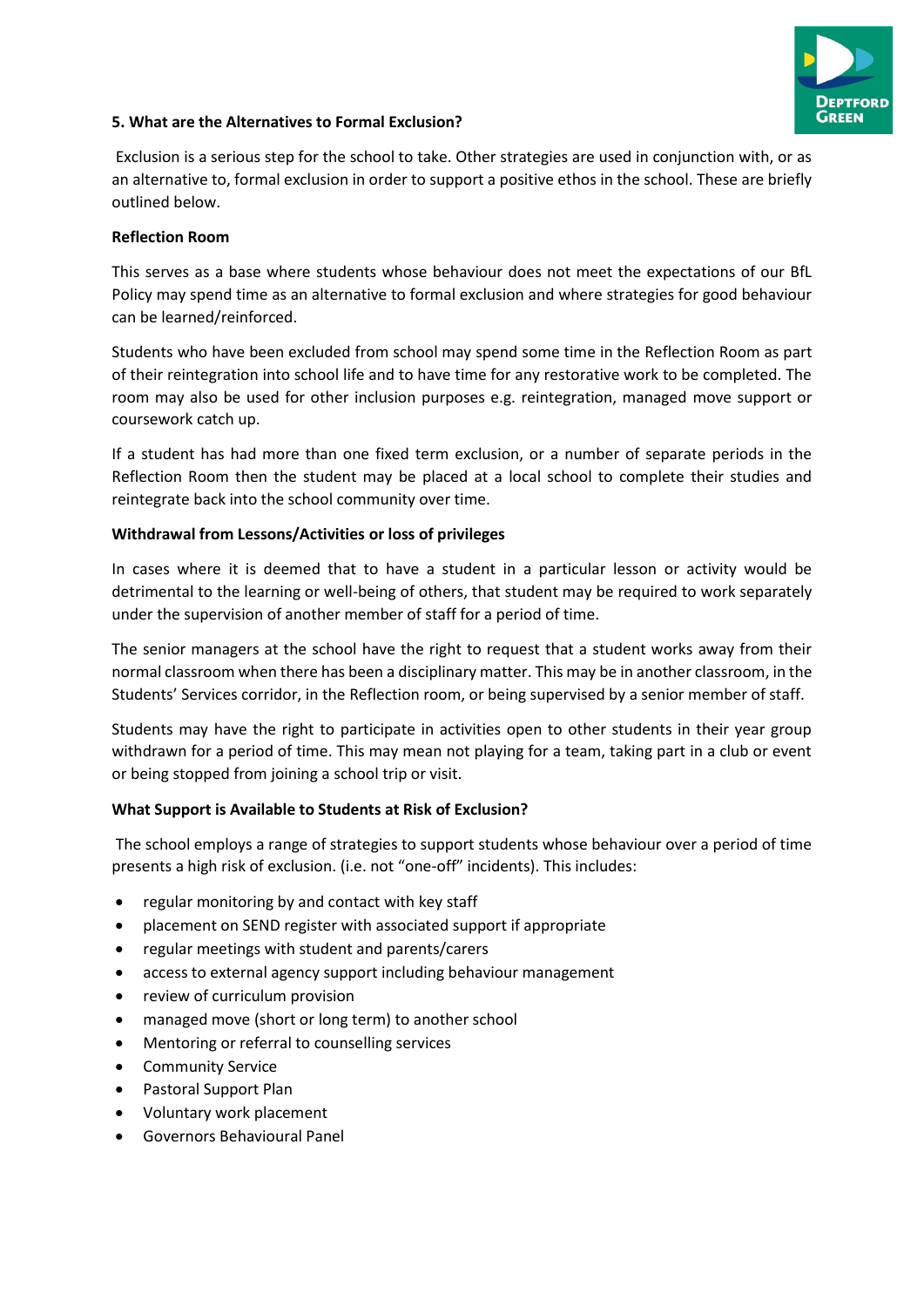

The nature of support will vary according to the needs of each child and will be influenced by the student's place on the Inclusion Register and availability of resources. Parental support is crucial to the success of intervention strategies.

## **6. Roles and responsibilities**

## **5.1 The headteacher**

## **Informing parents**

The headteacher will immediately provide the following information, in writing, to the parents of an excluded pupil:

- $\sum$  The reason(s) for the exclusion
- The length of a fixed-term exclusion or, for a permanent exclusion, the fact that it is permanent
- Information about parents' right to make representations about the exclusion to the governing board and how the pupil may be involved in this
- How any representations should be made
- Where there is a legal requirement for the governing board to meet to consider the reinstatement of a pupil, and that parents have a right to attend a meeting, be represented at a meeting (at their own expense) and to bring a friend

The headteacher will also notify parents by the end of the afternoon session on the day their child is excluded that for the first 5 school days of an exclusion, or until the start date of any alternative provision where this is earlier, parents are legally required to ensure that their child is not present in a public place during school hours without a good reason. Parents may be given a fixed penalty notice or prosecuted if they fail to do this.

If alternative provision is being arranged, the following information will be included when notifying parents of an exclusion:

- The start date for any provision of full-time education that has been arranged
- The start and finish times of any such provision, including the times for morning and afternoon sessions, where relevant
- The address at which the provision will take place
- Any information required by the pupil to identify the person they should report to on the first day

Where this information on alternative provision is not reasonably ascertainable by the end of the afternoon session, it may be provided in a subsequent notice, but it will be provided no later than 48 hours before the provision is due to start. The only exception to this is where alternative provision is to be provided before the sixth day of an exclusion, in which case the information can be provided with less than 48 hours' notice with parents' consent.

## **Informing the governing board and local authority**

The headteacher will immediately notify the governing board and the local authority (LA) of:

A permanent exclusion, including when a fixed-period exclusion is followed by a decision to permanently exclude a pupil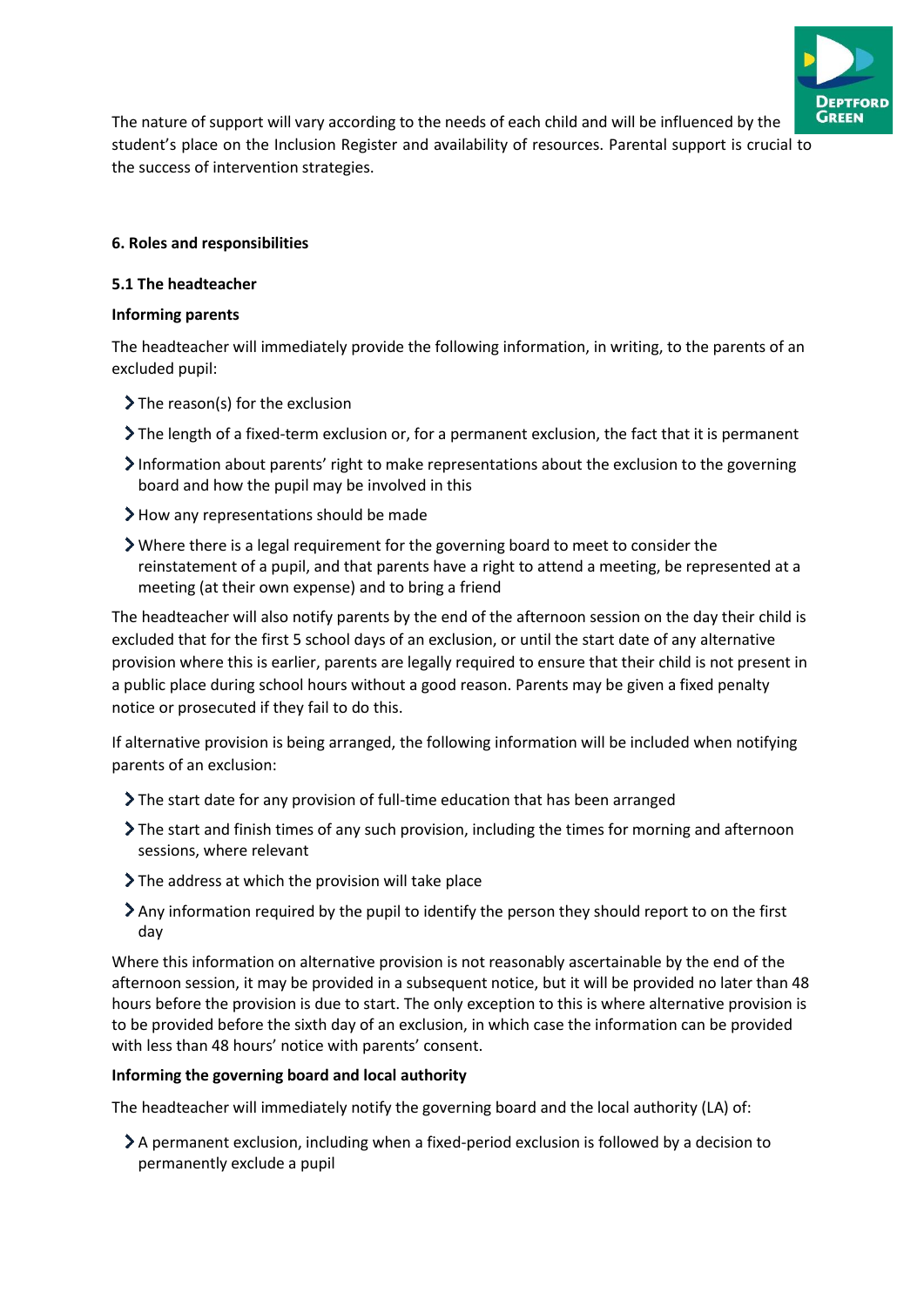

- Exclusions which would result in the pupil being excluded for more than 5 school days (or more than 10 lunchtimes) in a term
- Exclusions which would result in the pupil missing a public examination

For a permanent exclusion, if the pupil lives outside the LA in which the school is located, the headteacher will also immediately inform the pupil's 'home authority' of the exclusion and the reason(s) for it without delay.

For all other exclusions, the headteacher will notify the governing board and LA once a term.

### **6.2 The governing board**

- $\triangleright$  regularly review the Exclusions Policy
- ➢ monitor exclusions termly at School and Community Committee (also reported to the full Governing Body)
- ➢ are involved in some reintegration meetings, especially if a student has been excluded on a number of previous occasions
- $\triangleright$  set up a Disciplinary Panel (3 members) as required

### **6.3 The LA**

For permanent exclusions, the LA is responsible for arranging suitable full-time education to begin no later than the sixth day of the exclusion. They also:

- ➢ advise parents/carers and the school on matters of law and DfE guidance
- ➢ monitor exclusions through reports submitted by the school
- $\triangleright$  have responsibility for the education of students for all those permanently excluded
- $\triangleright$  may attend reintegration and other meetings

#### **7. Considering the reinstatement of a pupil**

The School and Community committee will consider the reinstatement of an excluded pupil within 15 school days of receiving the notice of the exclusion if:

- $\sum$  The exclusion is permanent
- It is a fixed-term exclusion which would bring the pupil's total number of school days of exclusion to more than 15 in a term
- $\blacktriangleright$  It would result in a pupil missing a public examination or national curriculum test

If requested to do so by parents, the School and Community Committee will consider the reinstatement of an excluded pupil within 50 school days of receiving notice of the exclusion if the pupil would be excluded from school for more than 5 school days, but less than 15, in a single term.

Where an exclusion would result in a pupil missing a public examination, the School and Community Committee will consider the reinstatement of the pupil before the date of the examination. If this is not practicable, the chair of the governing board (or the vice-chair where the chair is unable to make this consideration) will consider the exclusion independently and decide whether or not to reinstate the pupil.

All schools add: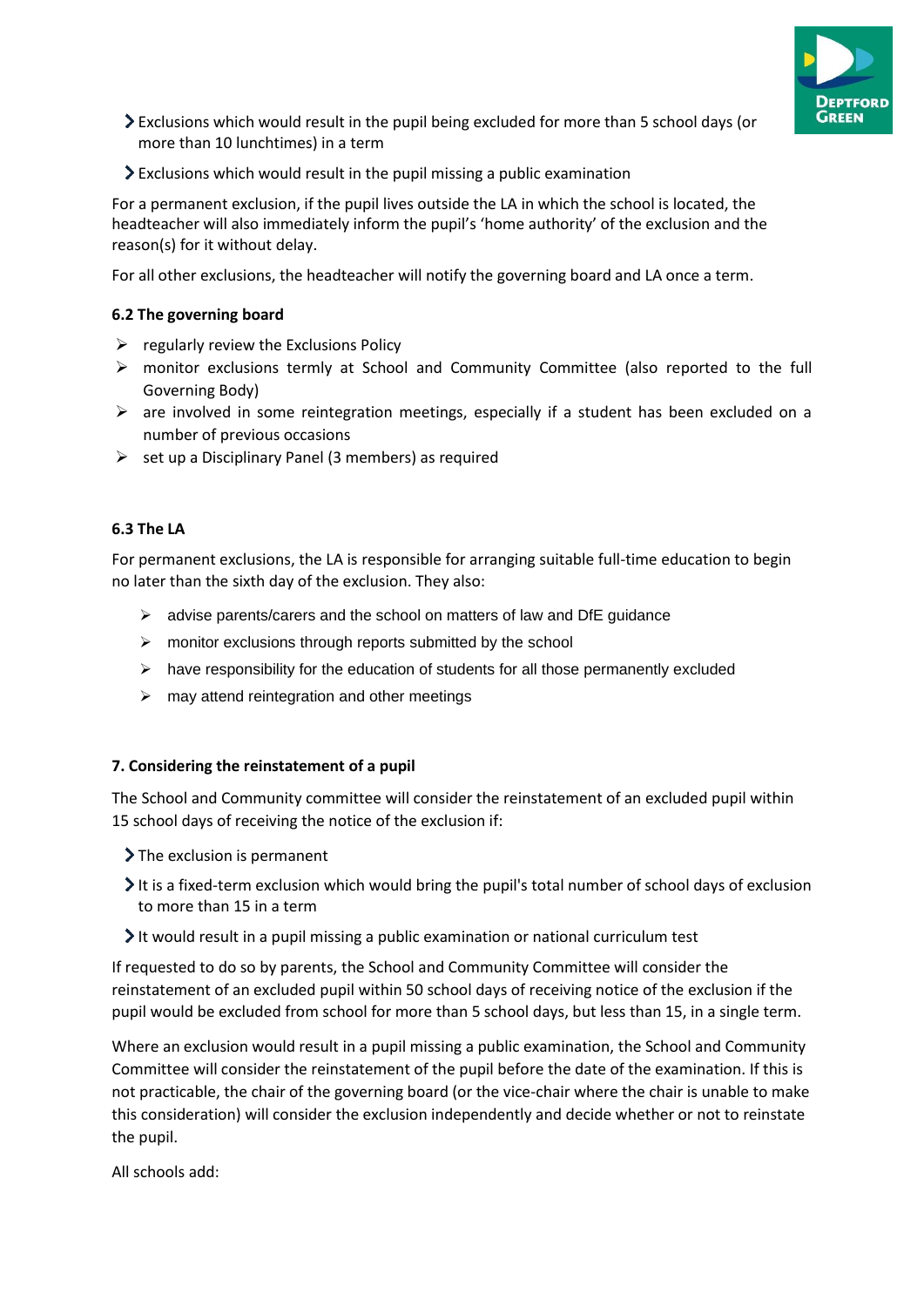The School and Community Committee can either:

- Decline to reinstate the pupil, or
- Direct the reinstatement of the pupil immediately, or on a particular date

In reaching a decision, the School and Community Committee will consider whether the exclusion was lawful, reasonable and procedurally fair and whether the headteacher followed their legal duties. They will decide whether or not a fact is true 'on the balance of probabilities', which differs from the criminal standard of 'beyond reasonable doubt', as well as any evidence that was presented in relation to the decision to exclude.

Minutes will be taken of the meeting, and a record of evidence considered kept. The outcome will also be recorded on the pupil's educational record.

The School and Community Committee will notify, in writing, the headteacher, parents and the LA of its decision, along with reasons for its decision, without delay.

Where an exclusion is permanent, the School and Community Committee decision will also include the following:

- $\sum$  The fact that it is permanent
- Notice of parents' right to ask for the decision to be reviewed by an independent review panel, and:
	- $\triangleright$  The date by which an application for an independent review must be made
	- $\triangleright$  The name and address to whom an application for a review should be submitted
	- $\triangleright$  That any application should set out the grounds on which it is being made and that, where appropriate, reference to how the pupil's SEN are considered to be relevant to the exclusion
	- $\triangleright$  That, regardless of whether the excluded pupil has recognised SEN, parents have a right to require the LA to appoint an SEN expert to attend the review
	- $\triangleright$  Details of the role of the SEN expert and that there would be no cost to parents for this appointment
	- $\triangleright$  That parents must make clear if they wish for an SEN expert to be appointed in any application for a review
	- $\triangleright$  That parents may, at their own expense, appoint someone to make written and/or oral representations to the panel, and parents may also bring a friend to the review
- That if parents believe that the exclusion has occurred as a result of discrimination, they may make a claim under the Equality Act 2010 to the first-tier tribunal (special educational needs and disability), in the case of disability discrimination, or the county court, in the case of other forms of discrimination. A claim of discrimination made under these routes should be lodged within 6 months of the date on which the discrimination is alleged to have taken place

## **8. An independent review**

If parents apply for an independent review, the LA will arrange for an independent panel to review the decision of the governing board not to reinstate a permanently excluded pupil.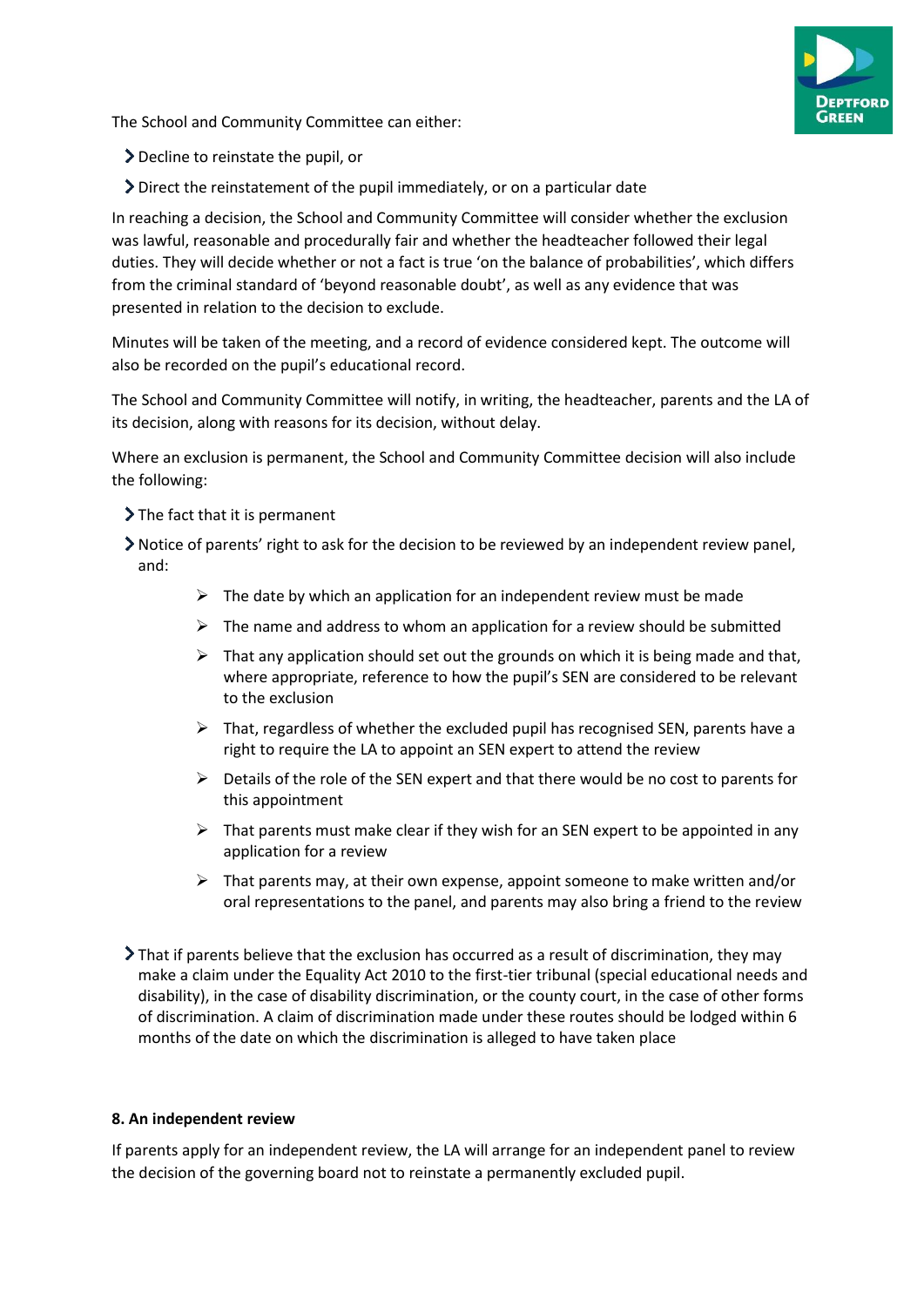

Applications for an independent review must be made within 15 school days of notice being given to the parents by the School and Community Committee of its decision to not reinstate a pupil.

A panel of 3 or 5 members will be constituted with representatives from each of the categories below. Where a 5-member panel is constituted, 2 members will come from the school governors category and 2 members will come from the headteacher category.

- $\geq$  A lay member to chair the panel who has not worked in any school in a paid capacity, disregarding any experience as a school governor or volunteer
- School governors who have served as a governor for at least 12 consecutive months in the last 5 years, provided they have not been teachers or headteachers during this time
- Headteachers or individuals who have been a headteacher within the last 5 years

A person may not serve as a member of a review panel if they:

- Are a member of the LA, or governing board of the excluding school
- Are the headteacher of the excluding school, or have held this position in the last 5 years
- $\geq$  Are an employee of the LA, or the governing board, of the excluding school (unless they are employed as a headteacher at another school)
- Have, or at any time have had, any connection with the LA, school, governing board, parents or pupil, or the incident leading to the exclusion, which might reasonably be taken to raise doubts about their impartiality
- $\blacktriangleright$  Have not had the required training within the last 2 years (see appendix 1 for what training must cover)

A clerk will be appointed to the panel.

The independent panel will decide one of the following:

- Uphold the governing board's decision
- Recommend that the governing board reconsiders reinstatement
- Quash the governing board's decision and direct that they reconsider reinstatement (only when the decision is judged to be flawed)

The panel's decision can be decided by a majority vote. In the case of a tied decision, the chair has the casting vote.

#### **9. School registers**

A pupil's name will be removed from the school admissions register if:

- $\geq$  15 school days have passed since the parents were notified of the exclusion panel's decision to not reinstate the pupil and no application has been made for an independent review panel, or
- The parents have stated in writing that they will not be applying for an independent review panel

Where an application for an independent review has been made, the governing board will wait until that review has concluded before removing a pupil's name from the register.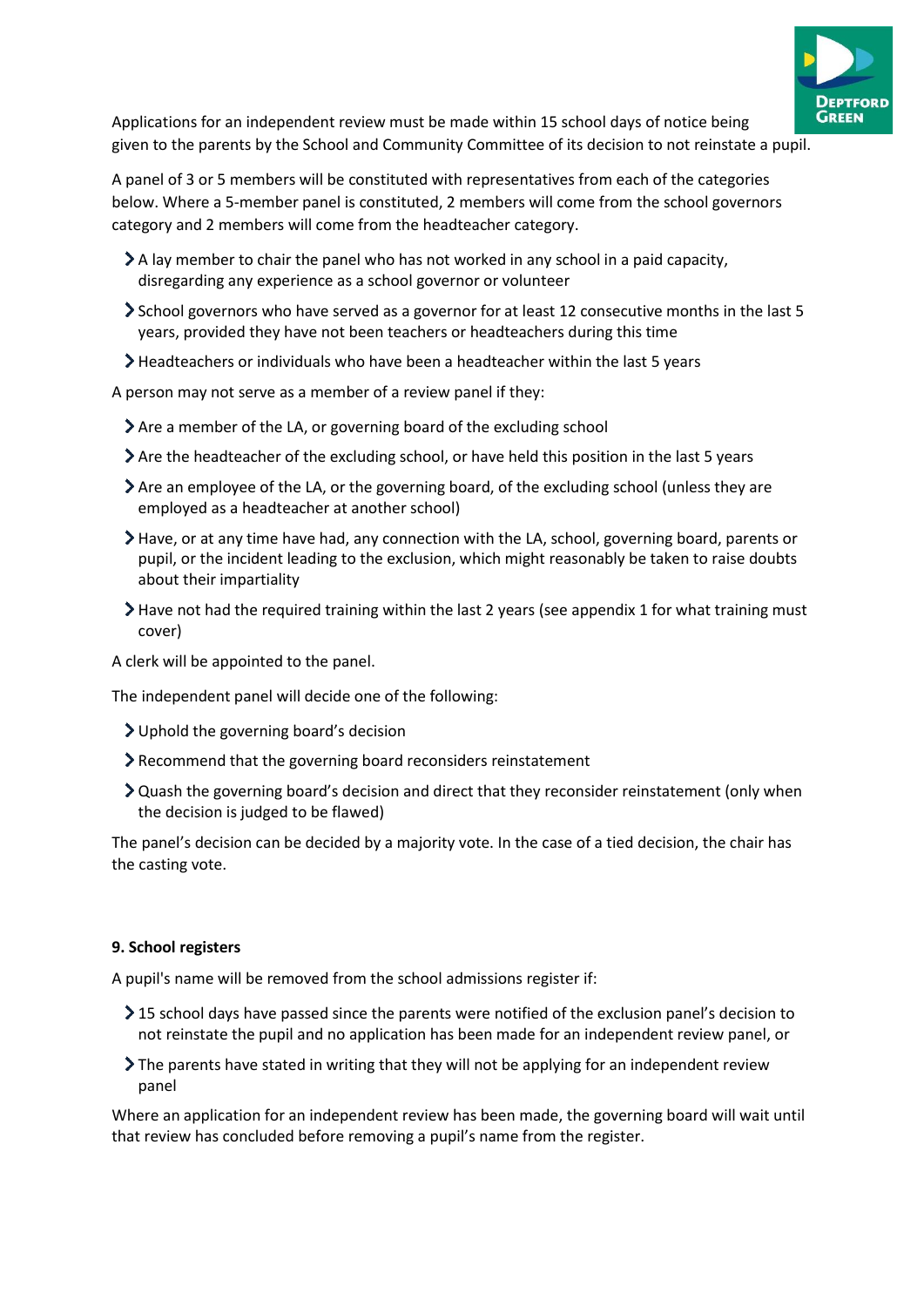

Where alternative provision has been made for an excluded pupil and they attend it, code B (education off-site) or code D (dual registration) will be used on the attendance register.

Where excluded pupils are not attending alternative provision, code E (absent) will be used.

### **10. Returning from a fixed-term exclusion**

Following a fixed-term exclusion, a re-integration meeting will be held involving the pupil, parents, a member of senior staff and other staff, where appropriate.

The following measures may be implemented when a pupil returns from a fixed-term exclusion:

- > Pastoral interventions
- > Restorative meetings
- Agreeing a behaviour contract
- Putting a pupil 'on report'
- > Internal isolation
- Mentoring
- Meetings with the Safer Schools Police Officer

#### 10. Monitoring arrangements

Emily Stanghon (AHT i/c of the Behaviour Policy) monitors the number of exclusions every term and reports back to the headteacher, SLT and the governors . They also liaise with the local authority to ensure suitable full-time education for excluded pupils.

This policy will be reviewed by Emily Stanghon every year. At every review, the policy will be shared with students, parents, staff and the School and Community Governing Committee.

#### **11. Links with other policies**

This exclusions policy is linked to our:

- Behaviour policy
- SEN policy and information report

Appendix 1: Independent review panel training

The LA must ensure that all members of an independent review panel and clerks have received training within the 2 years prior to the date of the review.

Training must have covered:

- $\sum$  The requirements of the primary legislation, regulations and statutory guidance governing exclusions, which would include an understanding of how the principles applicable in an application for judicial review relate to the panel's decision making
- The need for the panel to observe procedural fairness and the rules of natural justice
- If The role of the chair and the clerk of a review panel